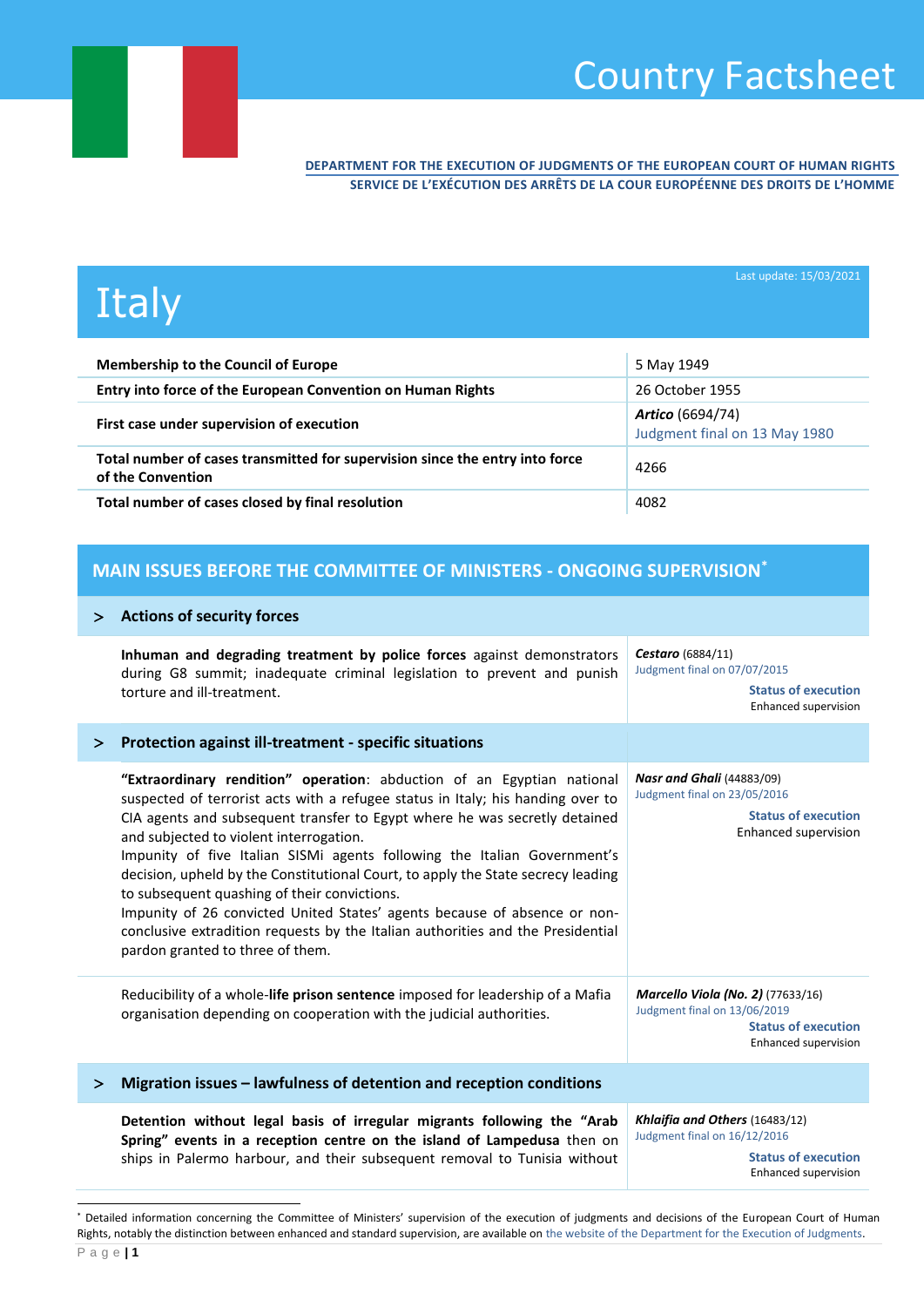| MAIN ISSUES BEFORE THE COMMITTEE OF MINISTERS - ONGOING SUPERVISION <sup>*</sup> |                                                                                                                                                                                         |                                                                                                                      |
|----------------------------------------------------------------------------------|-----------------------------------------------------------------------------------------------------------------------------------------------------------------------------------------|----------------------------------------------------------------------------------------------------------------------|
|                                                                                  | informing them about the reasons of their detention and without prompt<br>examination of the lawfulness of detention.                                                                   |                                                                                                                      |
| ➤                                                                                | Length of judicial proceedings and effective remedies                                                                                                                                   |                                                                                                                      |
|                                                                                  | Excessive length of civil, criminal and administrative proceedings <sup>1</sup> :                                                                                                       |                                                                                                                      |
|                                                                                  | administrative courts;<br>$\qquad \qquad \blacksquare$                                                                                                                                  | Abenavoli group (25587/94+)<br>Judgment final on 02/09/1997                                                          |
|                                                                                  |                                                                                                                                                                                         | <b>Status of execution</b><br>Enhanced supervision                                                                   |
|                                                                                  | criminal courts;<br>÷                                                                                                                                                                   | <b>Ledonne No.1</b> (35742/97)<br>Judgment final on 12/08/1999                                                       |
|                                                                                  |                                                                                                                                                                                         | <b>Status of execution</b><br>Enhanced supervision                                                                   |
| $\geq$                                                                           | Protection of environment and public health                                                                                                                                             |                                                                                                                      |
|                                                                                  | Failure to ensure proper functioning of waste collection, treatment and<br>disposal service in the Campania region and lack of effective remedy in this                                 | Di Sarno and Others (30765/08)<br>Judgment final on 10/04/2012                                                       |
|                                                                                  | respect.                                                                                                                                                                                | <b>Status of execution</b><br>Enhanced supervision                                                                   |
|                                                                                  | Lack of reaction to air pollution by a steelwork, to the detriment of the<br>surrounding population's health.                                                                           | Cordella and Others (54414/13)<br>Judgment final on 24/06/2019<br><b>Status of execution</b><br>Enhanced supervision |
|                                                                                  | <b>Domestic violence</b>                                                                                                                                                                |                                                                                                                      |
|                                                                                  | Failure to comply with the positive obligation to assess risk to life in time in<br>domestic-violence case, and to ensure effective protection in this regard.                          | Talpis (41237/14)<br>Judgment final on 18/09/2017<br><b>Status of execution</b><br><b>Enhanced supervision</b>       |
| ⋗                                                                                | Protection of property rights - retrospective application of legislation                                                                                                                |                                                                                                                      |
|                                                                                  | Unjustified retrospective application of legislation to on-going judicial<br>proceedings dealing with the calculation of the length of service of school staff                          | Agrati and Others (43549/08)<br>Judgment final on 28/11/2011                                                         |
|                                                                                  | and the pecuniary rights deriving therefrom, thus interfering with the right to<br>peaceful enjoyment of possessions.                                                                   | <b>Status of execution</b><br>Enhanced supervision                                                                   |
|                                                                                  | Legislative provision retroactively cancelling the annual adjustment of the<br>supplementary part of an indemnity for accidental contamination by the HIV<br>during blood transfusions. | <b>M.C and Others</b> (5376/11)<br>Judgment final on 03/12/2013                                                      |
|                                                                                  |                                                                                                                                                                                         | <b>Status of execution</b><br>Enhanced supervision                                                                   |
| ⋗                                                                                | No punishment without law                                                                                                                                                               |                                                                                                                      |
|                                                                                  | Application of a more stringent jurisprudential definition of crime than the<br>one developed at the time of events.                                                                    | Contrada No. 3 (66655/13)<br>Judgment final on 14/09/2015                                                            |
|                                                                                  |                                                                                                                                                                                         |                                                                                                                      |

<sup>1</sup> As regards status of execution and progress made, see also the final resolutions in *A.C*. group, *Andreoletti* group and the *Di Bonaventura* group.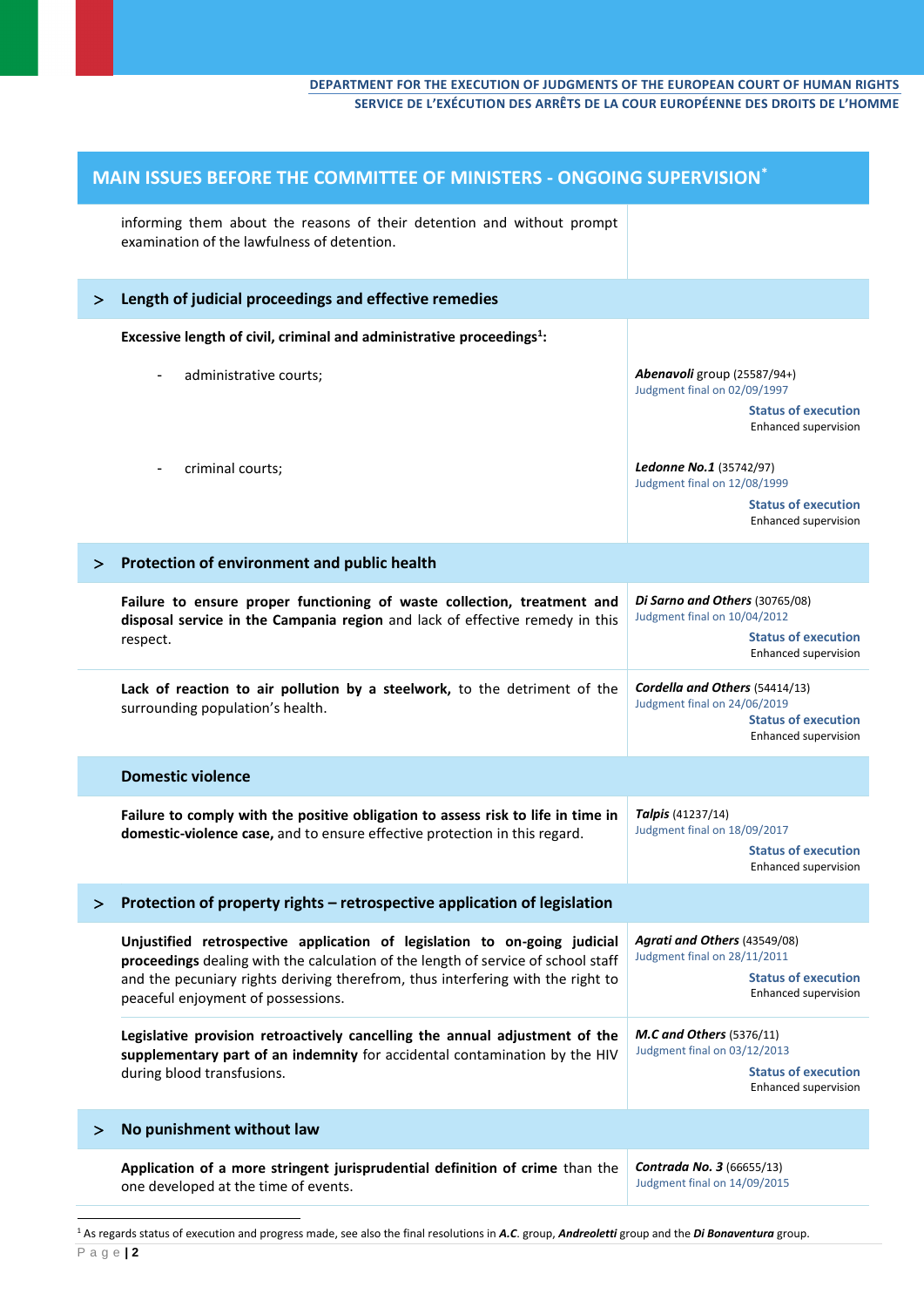| MAIN ISSUES BEFORE THE COMMITTEE OF MINISTERS - ONGOING SUPERVISION* |                                                                                                                                                                                                                                                                                                                                                                                                                                                                                  |                                                                                                                                                                                                                             |
|----------------------------------------------------------------------|----------------------------------------------------------------------------------------------------------------------------------------------------------------------------------------------------------------------------------------------------------------------------------------------------------------------------------------------------------------------------------------------------------------------------------------------------------------------------------|-----------------------------------------------------------------------------------------------------------------------------------------------------------------------------------------------------------------------------|
|                                                                      |                                                                                                                                                                                                                                                                                                                                                                                                                                                                                  | <b>Status of execution</b><br>Standard supervision                                                                                                                                                                          |
| $\geq$                                                               | Freedom of expression - defamation                                                                                                                                                                                                                                                                                                                                                                                                                                               |                                                                                                                                                                                                                             |
|                                                                      | Imposition of prison sentence on journalists and editors for defamation<br>notwithstanding the absence of any incitation to violence or hatred.                                                                                                                                                                                                                                                                                                                                  | <b>Belpietro</b> (43612/10)<br>Judgment final on 24/12/2013<br><b>Status of execution</b><br>Standard supervision<br>Ricci (30210/06)<br>Judgment final on 08/01/2014<br><b>Status of execution</b><br>Standard supervision |
| $\geq$                                                               | <b>Freedom of movement</b>                                                                                                                                                                                                                                                                                                                                                                                                                                                       |                                                                                                                                                                                                                             |
|                                                                      | Lack of foreseeability of the Italian legislation regulating the imposition of<br>special preventive measures (compulsory residence order) on persons<br>deemed to pose a danger for security or public moral (notably individuals who<br>may be regarded as habitual offenders or who, on account of their behaviour<br>and lifestyle, may be regarded as habitually living, even in part, on the<br>proceeds of crime) and lack of public hearing in the relevant proceedings. | <b>De Tommaso</b> (43395/09)<br>Judgment final on 23/02/2017<br><b>Status of execution</b><br>Enhanced supervision                                                                                                          |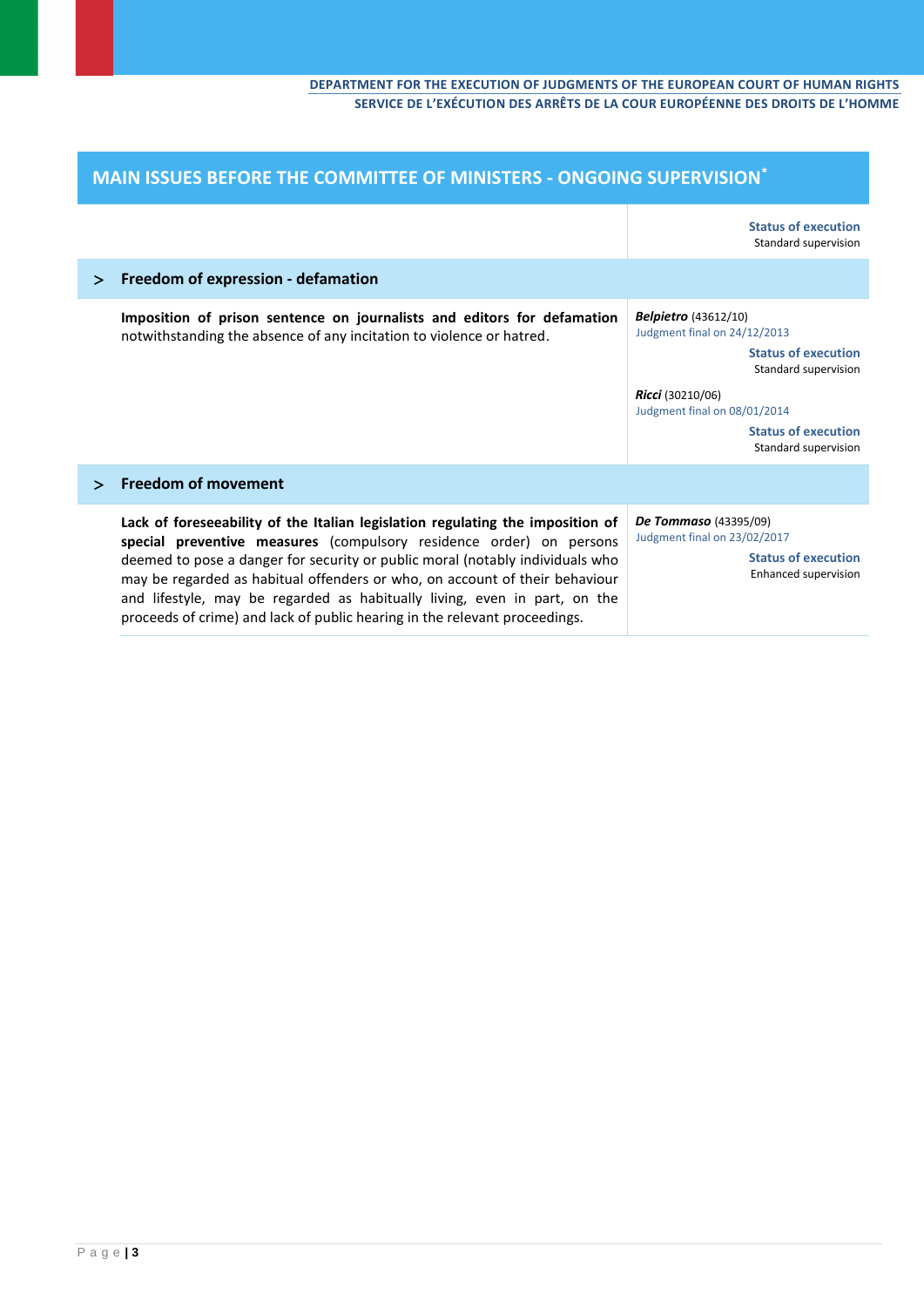| <b>SUPERVISION CLOSED - MAIN REFORMS ADOPTED**</b> |                                                                                                                                                                                                                                                                                                                                                                                                                                                                                                                                                                                         |                                                                                                                                                                                                                                         |
|----------------------------------------------------|-----------------------------------------------------------------------------------------------------------------------------------------------------------------------------------------------------------------------------------------------------------------------------------------------------------------------------------------------------------------------------------------------------------------------------------------------------------------------------------------------------------------------------------------------------------------------------------------|-----------------------------------------------------------------------------------------------------------------------------------------------------------------------------------------------------------------------------------------|
| ⋗                                                  | <b>Detention conditions - medical care</b>                                                                                                                                                                                                                                                                                                                                                                                                                                                                                                                                              |                                                                                                                                                                                                                                         |
|                                                    | In the course of an in-depth reform, equivalent levels of health care were<br>ensured to detainees as to citizens and the competence for penitentiary<br>health care was transferred from the Ministry of Justice to the National Health<br>Service. The Court of Cassation's practice in cases where it is alleged that the<br>health condition of prisoners is not compatible with their continuing detention<br>has firmly incorporated the Convention requirements, as laid down in the<br>Court's case-law.                                                                        | Cirillo group (36276/10)<br>Judgment final on 29/04/2013<br>Scoppola group (50550/06)<br>Judgment final on 26/01/2009<br><b>Final Resolution</b><br>CM/ResDH(2019)327                                                                   |
| ⋗                                                  | <b>Detention and other rights</b>                                                                                                                                                                                                                                                                                                                                                                                                                                                                                                                                                       |                                                                                                                                                                                                                                         |
|                                                    | Adoption of a new legislative framework for the monitoring of prisoners'<br>correspondence, including clearer time-limits and exemptions, notably a<br>prohibition to monitor correspondence with the defence counsel or the<br>European Convention organs, and improved remedies allowing judicial review<br>of decisions imposing monitoring or restrictions.                                                                                                                                                                                                                         | Calogero Diana (15211/89)<br>Judgment final on 21/10/1996<br><b>Final Resolution</b><br><b>ResDH(2005)55</b><br>Labita and Indelicato (26772/95+)<br>Judgment final on 06/04/2000<br><b>Final Resolution</b><br><b>CM/ResDH(2009)83</b> |
|                                                    | Substantive reform measures comprised increased use of alternatives to<br>imprisonment by removing mandatory imprisonment for a number of minor<br>offences, additional early release possibilities and increased use of electronic<br>tagging, house arrest, and more lenient penalties for minor drug-related<br>offences. A new preventive remedy can provide redress for detention in<br>overcrowded conditions conferring the judge the power to order the transfer<br>of the complainant. A new compensatory remedy, allows the judge the<br>reduction of the remaining sentence. | Torreggiani and Others group<br>$(43517/09+)$<br>Judgment final on 27/05/2013<br><b>Final Resolution</b><br><b>CM/ResDH(2016)28</b>                                                                                                     |
| ➢                                                  | Migration issues - protection against collective expulsion                                                                                                                                                                                                                                                                                                                                                                                                                                                                                                                              |                                                                                                                                                                                                                                         |
|                                                    | Operations to intercept the vessels on the high seas and to push the<br>migrants back to Libya were suspended. Guarantees contained in Italian laws<br>and regulations as regards the treatment of refugees and asylum seekers, in<br>particular as regards the latter's access to relevant domestic procedures, are<br>consistently applied in all circumstances, including during military and coast<br>guard operations on the high seas.                                                                                                                                            | Hirsi Jaama and Others (27765/09)<br>Judgment final on 23/02/2012<br><b>Final Resolution</b><br>CM/ResDH(2016)221                                                                                                                       |

l

<sup>\*\*</sup> This section may also include certain major reforms already implemented in the context of cases still pending.

For a thorough overview of reforms adopted since the entry into force of Protocol No. 11 in 1998 see th[e Annual Report 2015](https://rm.coe.int/CoERMPublicCommonSearchServices/DisplayDCTMContent?documentId=090000168062fe2d), Part IV "Main achievements". As regards the period 1959-1998, see the overview provided by the European Court in its special publication "[Survey : 40 years of activity](http://www.echr.coe.int/Documents/Survey_19591998_BIL.pdf)", section IV "Effects of judgments and decisions" – both documents, together with a number of additional ones, are available also on the website of [the Department for the Execution](http://www.coe.int/en/web/execution/closed-cases)  [of Judgments of the European Court of Human Rights.](http://www.coe.int/en/web/execution/closed-cases)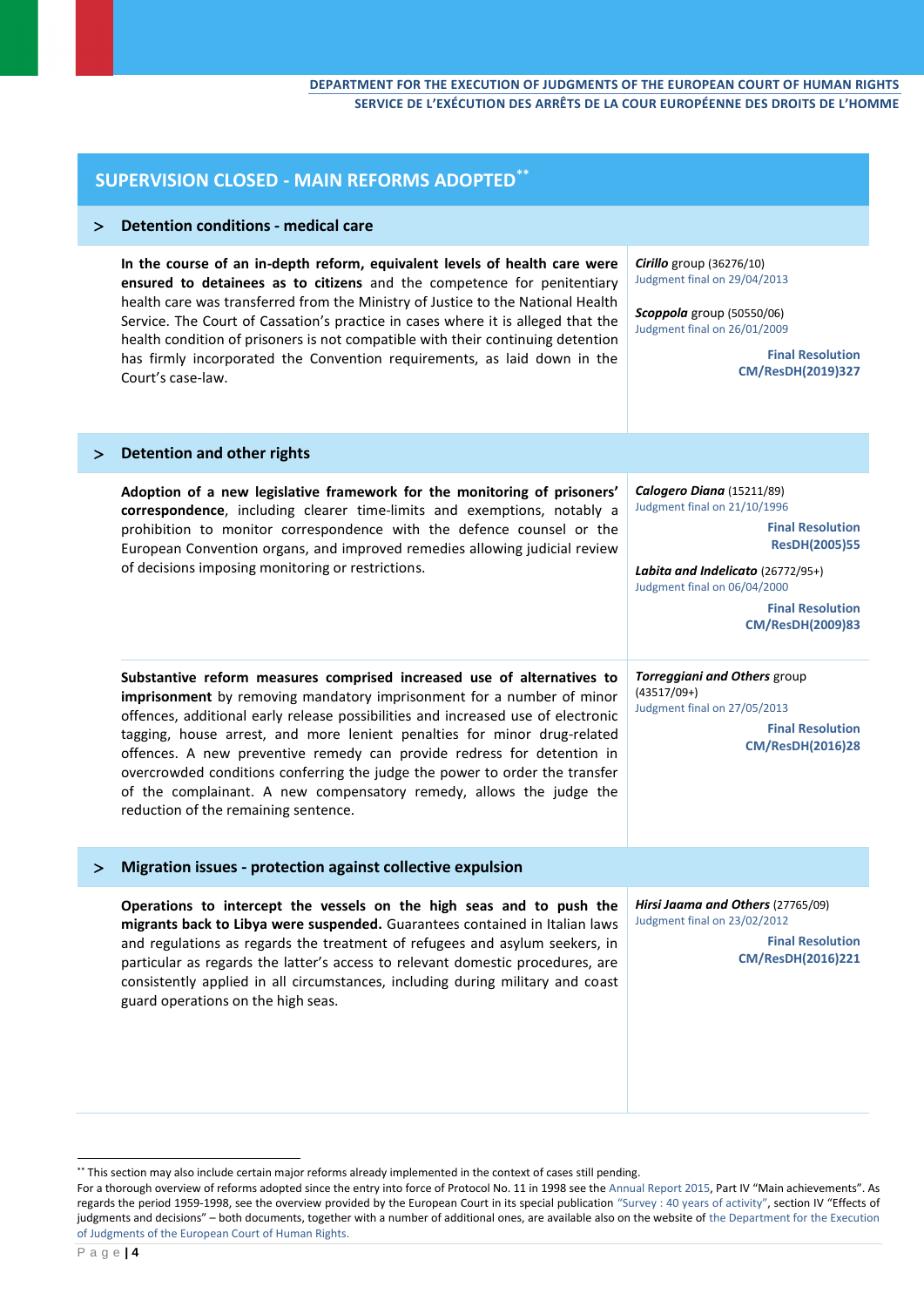| <b>SUPERVISION CLOSED - MAIN REFORMS ADOPTED**</b> |                                                                                                                                                                                                                                                                                                                                                                                                                                                                                                                                                  |                                                                                                                   |  |
|----------------------------------------------------|--------------------------------------------------------------------------------------------------------------------------------------------------------------------------------------------------------------------------------------------------------------------------------------------------------------------------------------------------------------------------------------------------------------------------------------------------------------------------------------------------------------------------------------------------|-------------------------------------------------------------------------------------------------------------------|--|
| ➢                                                  | <b>Cooperation with the European Court of Human Rights</b>                                                                                                                                                                                                                                                                                                                                                                                                                                                                                       |                                                                                                                   |  |
|                                                    | Evolution of the jurisprudence with regard to the obligation to respect of<br>indications under Rule 39 of the Court Rules, guided by the Court of Cassation<br>in 2010 and a circular of the Ministry of Justice. At the same time, the Court of<br>Cassation also stressed the obligation for peace judges to assess the concrete<br>risks to which migrants would be exposed in their countries of origin before an<br>expulsion order can be executed.                                                                                       | Ben Khemais group (246/07)<br>Judgment final on 06/07/2009<br><b>Final Resolution</b><br>CM/ResDH(2015)204        |  |
| ➢                                                  | Length of judicial proceedings and effective remedies                                                                                                                                                                                                                                                                                                                                                                                                                                                                                            |                                                                                                                   |  |
|                                                    | Reduction at first instance of the average length of civil proceedings and of<br>the backlog of civil cases pending for more than three years before first<br>instance courts. Results have to be consolidated in the context of the general<br>efforts to tackle the excessive length of proceedings before the civil courts<br>(see Ceteroni group below) and through the resolution of outstanding issues<br>relating to the compensatory remedy introduced by the "Pinto" law in 2001<br>(see the <b>Giuseppe Mostacciuolo</b> group below). | A.C. group (27985/95+)<br>Judgment final on 16/04/1996<br><b>Final Resolution</b><br><b>CM/ResDH(2015)247</b>     |  |
|                                                    | Reduction of the average length of divorce and legal separation proceedings<br>before first instance Courts and Courts of Appeals, notably with the<br>introduction in 2014 of an alternative dispute resolution mechanism.                                                                                                                                                                                                                                                                                                                      | Andreoletti (29155/95+)<br>Judgment final on 02/07/1996<br><b>Final Resolution</b><br><b>CM/ResDH(2015)246</b>    |  |
|                                                    | Following an administrative procedure reform 2011, the backlog of<br>administrative proceedings decreased by 42% and the average length of<br>certain types of administrative proceedings, in particular before the Council of<br>State, could be reduced. 90% of the Regional Administrative Tribunals'<br>decisions are not appealed against.                                                                                                                                                                                                  | Bonaventura group (14147/88+)<br>Judgment final on 02/09/1997<br><b>Final Resolution</b><br>CM/ResDH(2016)358     |  |
|                                                    | Reduction of number of civil cases pending before civil courts since 2011.<br>Other shortcomings found are examined within the framework of the case<br>Trapani and Muso (No. 1).                                                                                                                                                                                                                                                                                                                                                                | Ceteroni group (22461/93+)<br>Judgment final on 15/11/1996<br><b>Final Resolution</b><br><b>CM/ResDH(2017)423</b> |  |
|                                                    | Removal of restrictions imposed on the applicant's rights pursuant to<br>Legislative Decree No. 5/2006. Other shortcomings found are examined<br>within the framework of the Collarile and Others case.                                                                                                                                                                                                                                                                                                                                          | Luordo group (32190/96+)<br>Judgment final on 17/10/2003<br><b>Final Resolution</b><br>CM/ResDH(2017)424          |  |
|                                                    | General improvement of the system of compensatory remedy for<br>unreasonably lengthy proceedings (the "Pinto" Law): removal of the limits in<br>budgets available, allocation of supplementary funds and reduction of the<br>delays in payment of awards.                                                                                                                                                                                                                                                                                        | Mostacciuolo group (64705/01+)<br>Judgment final on 29/03/2006<br><b>Final Resolution</b><br>CM/ResDH(2017)289    |  |
| ⋗                                                  | Access to a court to assert property rights                                                                                                                                                                                                                                                                                                                                                                                                                                                                                                      |                                                                                                                   |  |
|                                                    | Implementation of reforms for a better enforcement of judicial decisions<br>ordering eviction of tenants after the expiry of their leases:<br>- the power to deal with eviction orders no longer belong to prefects                                                                                                                                                                                                                                                                                                                              | Immobiliare Saffi group (22774/93+)<br>Judgment final on 28/07/1999<br><b>Final Resolution</b>                    |  |
|                                                    | but to courts, which can also set the date of eviction;                                                                                                                                                                                                                                                                                                                                                                                                                                                                                          | <b>CM/ResDH(2007)84</b>                                                                                           |  |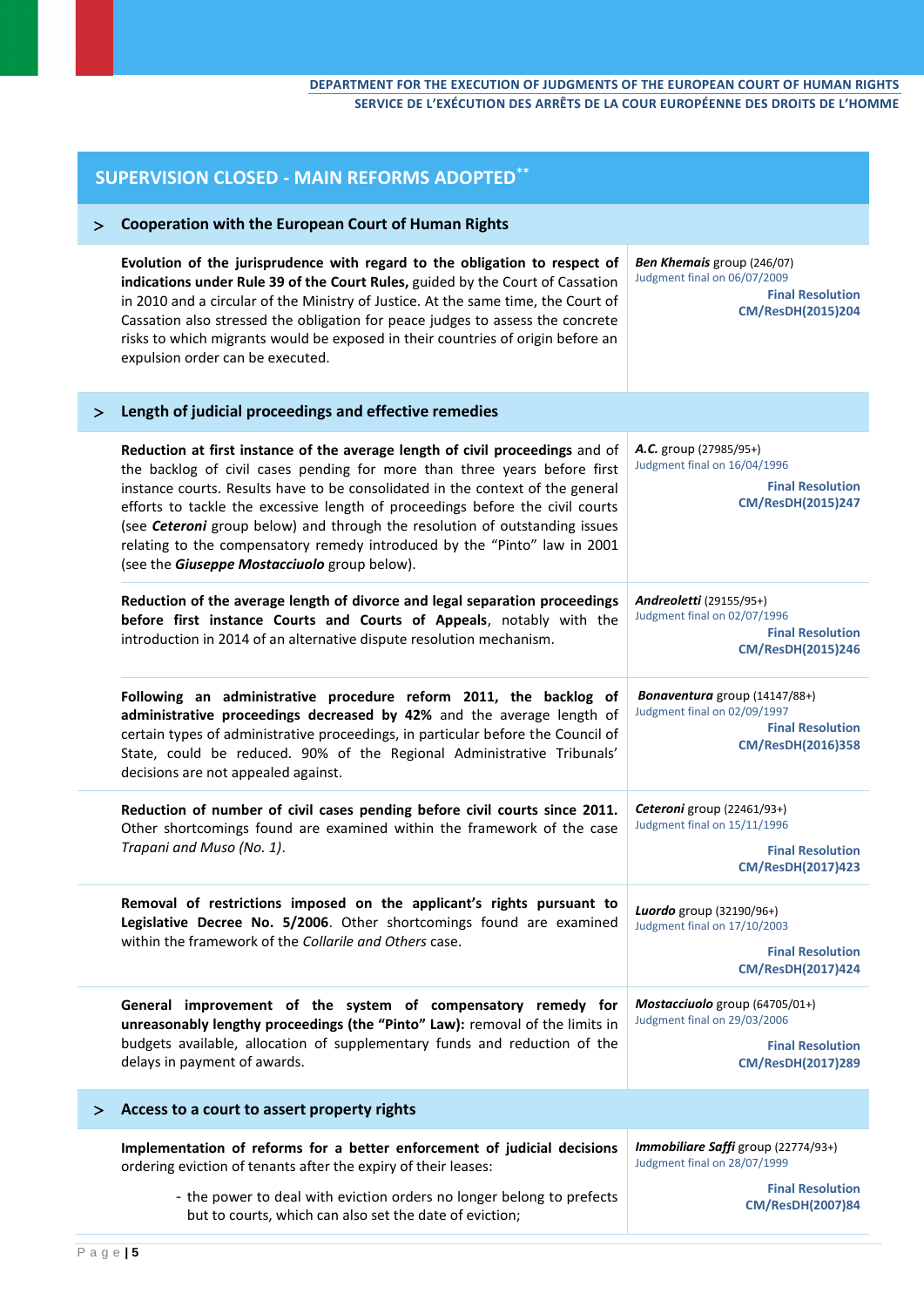| <b>SUPERVISION CLOSED - MAIN REFORMS ADOPTED**</b> |                                                                                                                                                                                                                                                                                                                                                                                                                                                                                                                                                         |                                                                                                                           |
|----------------------------------------------------|---------------------------------------------------------------------------------------------------------------------------------------------------------------------------------------------------------------------------------------------------------------------------------------------------------------------------------------------------------------------------------------------------------------------------------------------------------------------------------------------------------------------------------------------------------|---------------------------------------------------------------------------------------------------------------------------|
|                                                    | - the Constitutional Court in 2004, while validating previous law<br>suspending the enforcement of eviction orders, found this practice<br>unconstitutional for the future;<br>- under the new law, police assistance in eviction proceedings must<br>be provided with immediate effect; if the police fails to provide<br>assistance, a remedy is available to seek damages;<br>- a right to compensation for owners in case of excessive length of<br>the enforcement is provided by the new legislation.                                             |                                                                                                                           |
| ⋗                                                  | Fairness of judicial proceedings - criminal charges                                                                                                                                                                                                                                                                                                                                                                                                                                                                                                     |                                                                                                                           |
|                                                    | Constitutional reform in 1999 confers constitutional rank to a number of<br>requirements of Article 6 of the Convention (fair trial, adversarial process,<br>equality of arms).<br>Additional safeguards in 2001 for persons who made pre-trial statements<br>and subsequently availed themselves of their right to remain silent; the use<br>of such statements require the consent of all interested parties. Besides, it is<br>no longer possible for someone to be convicted on the sole basis of<br>statements he/she was unable to cross-examine. | Craxi No. 2 (34896/97)<br>Judgment final on 11/10/2001<br><b>Final Resolution</b><br><b>ResDH(2005)28</b>                 |
|                                                    | Introduction in the Code of Criminal Procedure of the possibility to file<br>appeals against judgments rendered in absentia (without the presence of the<br>accused) at first instance, even if the normal deadlines had expired. Two<br>exceptions: if the accused knew about the proceedings against him or the<br>judgment; if the accused willingly decided not to appear or to appeal.                                                                                                                                                             | $F.C.B.$ group (12151/86+)<br>Judgment final on 28/08/1991<br><b>Final Resolution</b><br>CM/ResDH(2011)122                |
| ⋗                                                  | Placement of children in public care                                                                                                                                                                                                                                                                                                                                                                                                                                                                                                                    |                                                                                                                           |
|                                                    | The supervision of care measures was strengthened in 2003 through a new<br>law on adoption and state guardianship, notably:<br>placement orders must indicate the duration of the placement, how<br>the person given responsibility over a child is to exercise it, and how the<br>members of the nuclear family are to maintain their links with the minor;<br>the social service department dealing with the placement must<br>inform the judge of any event, and must facilitate the minor's relations with,<br>and return to its family of origin.  | Scozzari and Giunta (39221/98+)<br>Judgment final on 13/07/2000<br><b>Final Resolution</b><br><b>CM/ResDH(2008)53</b>     |
| ⋗                                                  | <b>Filiation</b>                                                                                                                                                                                                                                                                                                                                                                                                                                                                                                                                        |                                                                                                                           |
|                                                    | New legislative framework of 2007 governs the adoption of minors, including<br>the "declaration of adoptability" procedure: greater involvement of parents<br>from the outset of the procedure, whose different steps are clearly regulated.                                                                                                                                                                                                                                                                                                            | Todorova (33932/06)<br>Judgment final on 13/04/2009<br><b>Final Resolution</b><br>CM/ResDH(2010)172                       |
|                                                    | Possibility for minors to be heard by the judge in procedures concerning<br>them, including those relating to the "declaration of adoptability"; new<br>provisions of the Civil Code govern relations between the biological parents<br>and the child in proceedings relating to divorce, physical separation and<br>interruption of cohabitation; these last reasons must not alter the ties<br>between children and parents.                                                                                                                          | Roda and Bonfatti group (10427/02+)<br>Judgment final on 26/03/2007<br><b>Final Resolution</b><br><b>CM/ResDH(2016)27</b> |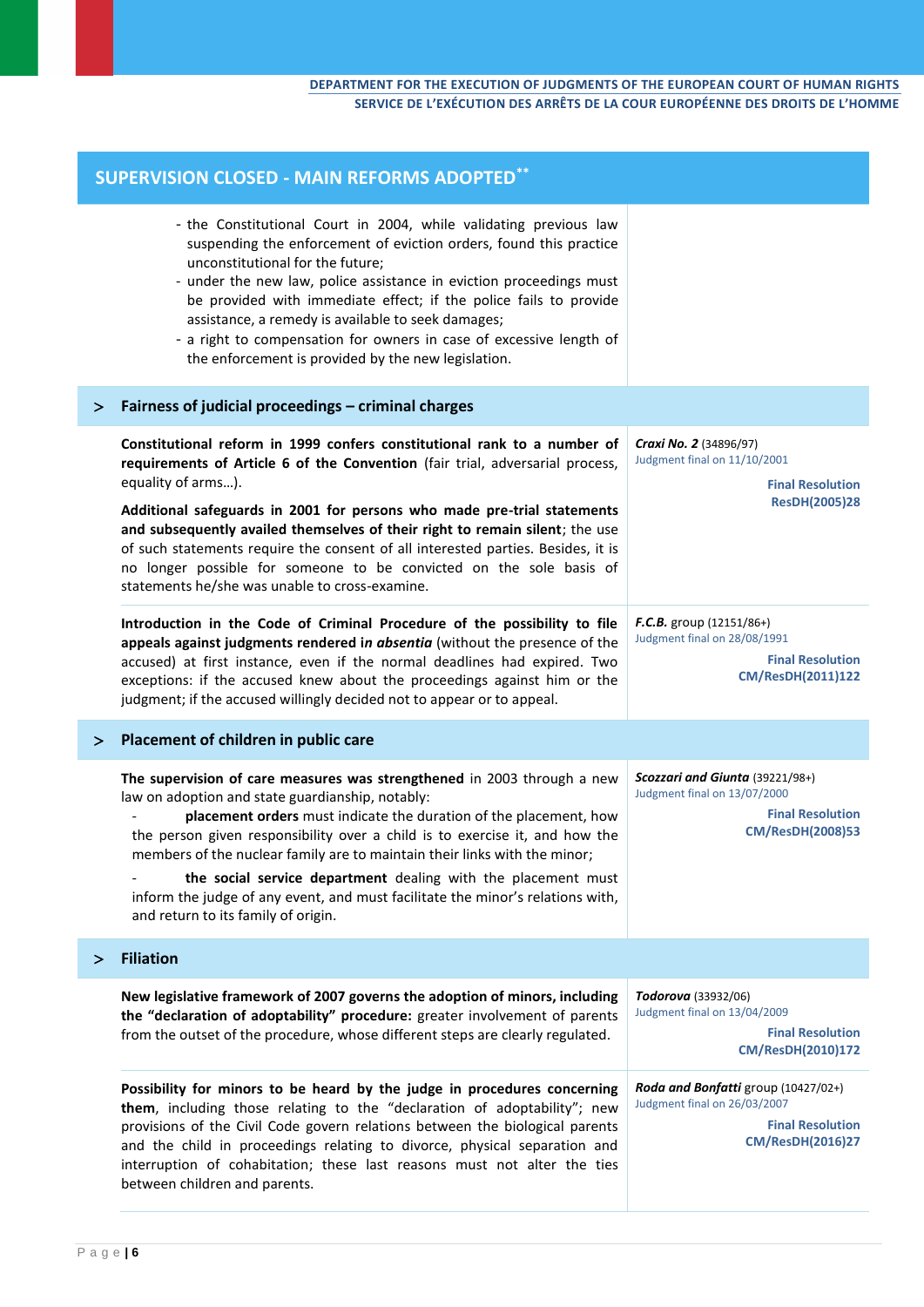#### **DEPARTMENT FOR THE EXECUTION OF JUDGMENTS OF THE EUROPEAN COURT OF HUMAN RIGHTS SERVICE DE L'EXÉCUTION DES ARRÊTS DE LA COUR EUROPÉENNE DES DROITS DE L'HOMME**

| <b>SUPERVISION CLOSED - MAIN REFORMS ADOPTED**</b> |                                                                                                                                                                                                                                                                                                                 |                                                                                                                                                                                                                                  |
|----------------------------------------------------|-----------------------------------------------------------------------------------------------------------------------------------------------------------------------------------------------------------------------------------------------------------------------------------------------------------------|----------------------------------------------------------------------------------------------------------------------------------------------------------------------------------------------------------------------------------|
|                                                    | The provisions of the law on medically assisted procreation were declared<br>unconstitutional in 2015 as they did not allow fertile couples, who were<br>carriers of a transmissible genetic disease, to have access to the procedure of<br>medically assisted procreation.                                     | Costa and Pavan (54270/10)<br>Judgment final on 11/02/2013<br><b>Final Resolution</b><br>CM/ResDH(2016)276                                                                                                                       |
|                                                    | The provision preventing children abandoned at birth from gaining access to<br>information on their birth mother, without granting the judge the possibility<br>to verify the current mother's will, was declared unconstitutional in 2013.                                                                     | Godelli (33783/09)<br>Judgment final on 18/03/2013<br><b>Final Resolution</b><br>CM/ResDH(2015)176                                                                                                                               |
| ➢                                                  | Private and family life - same-sex partnership                                                                                                                                                                                                                                                                  |                                                                                                                                                                                                                                  |
|                                                    | Adoption in May 2016 of a specific legislative framework allowing for the<br>recognition and protection, in the form of a civil union, of same-sex<br>partnership.                                                                                                                                              | Oliari and Others (18766/11)<br>Judgment final on 21/10/2015<br><b>Final Resolution</b><br>CM/ResDH(2017)182                                                                                                                     |
| $\geq$                                             | Freedom of expression - broadcasting licence                                                                                                                                                                                                                                                                    |                                                                                                                                                                                                                                  |
|                                                    | Introduction of a legislative and regulatory framework defining the<br>conditions for the allocation of a broadcasting license, the transfer and the<br>cession of ownership of television broadcasting companies, in accordance<br>with the requirement of informative pluralism and the right to competition. | Centro Europa 7 S.R.L and Di Stefano<br>(38433/09)<br>Judgment final on 07/06/2012<br><b>Final Resolution</b><br>CM/ResDH(2017)104                                                                                               |
| $\geq$                                             | <b>Electoral rights</b>                                                                                                                                                                                                                                                                                         |                                                                                                                                                                                                                                  |
|                                                    | Abrogation of the provision providing for the suspension of electoral rights<br>for five years following the declaration of bankruptcy and the limitation on the<br>personal capacity of the bankrupt to exercise certain professional activities by<br>legislative decree in 2006.                             | Albanese (77924/01)<br>Judgment final on 03/07/2006<br><b>Final Resolution</b><br><b>CM/ResDH(2008)45</b><br><b>Abbatiello</b> (39638/04+)<br>Judgment final on 20/12/2007<br><b>Final Resolution</b><br><b>CM/ResDH(2008)75</b> |
| ⋗                                                  | <b>Discrimination</b>                                                                                                                                                                                                                                                                                           |                                                                                                                                                                                                                                  |
|                                                    | Family allowance is to be paid to foreign long-term residents from third<br>countries equally as to EU nationals since 2013.                                                                                                                                                                                    | <b>Dhahbi</b> (17120/09)<br>Judgment final on 08/07/2014<br><b>Final Resolution</b><br><b>CM/ResDH(2015)203</b>                                                                                                                  |